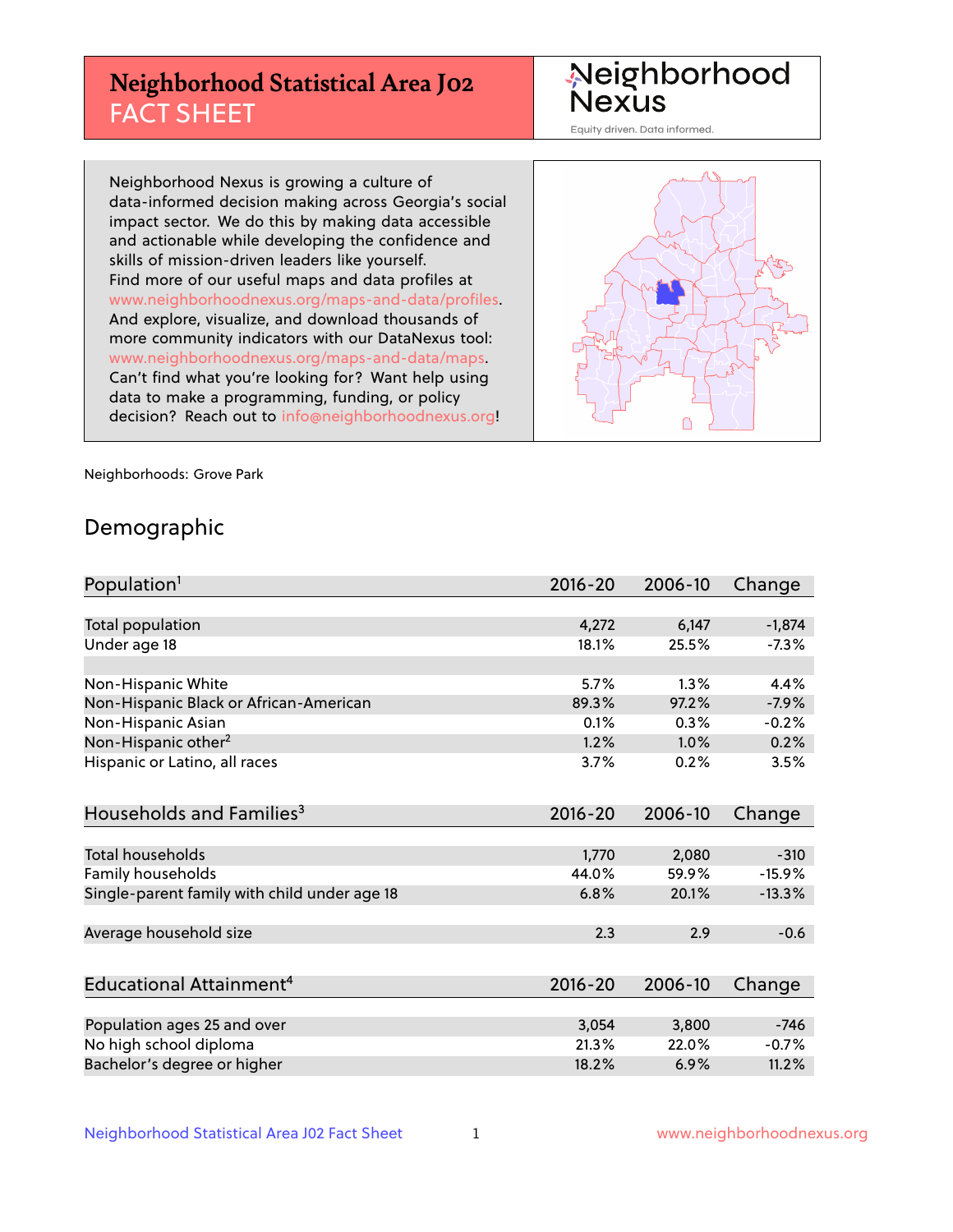## Change Measures, continued...

| Employment <sup>5</sup>                                 | $2016 - 20$    | 2006-10        | Change              |
|---------------------------------------------------------|----------------|----------------|---------------------|
|                                                         |                |                |                     |
| Total workers residing in Neighborhood Statistical Area | 1,854<br>29.4% | 2,967<br>38.1% | $-1,113$<br>$-8.7%$ |
| Workers with earnings \$1250/month or less              | 43.7%          | 53.1%          | $-9.4%$             |
| Workers with earnings \$1251/month to \$3333/month      | 26.9%          | 8.8%           | 18.1%               |
| Workers with earnings greater than \$3333/month         |                |                |                     |
| Total jobs located in Neighborhood Statistical Area     | 1,918          | 482            | 1,436               |
| Jobs with earnings \$1250/month or less                 | 5.9%           | 31.7%          | $-25.9%$            |
| Jobs with earnings \$1251/month to \$3333/month         | 64.1%          | 40.0%          | 24.0%               |
| Jobs with earnings greater than \$3333/month            | 30.0%          | 28.2%          | 1.8%                |
|                                                         |                |                |                     |
| Jobs/workers ratio                                      | 1.0            | 0.2            | 0.9                 |
|                                                         |                |                |                     |
| Income and Poverty <sup>6</sup>                         | 2016-20        | 2006-10        | Change              |
|                                                         |                |                |                     |
| Median household income                                 | \$27,169       | \$23,174       | \$3,995             |
|                                                         |                |                |                     |
| Population for whom poverty status is determined        | 4,229          | 6,067          | $-1,838$            |
| Population below poverty                                | 33.0%          | 33.2%          | $-0.2%$             |
|                                                         |                |                |                     |
| Housing <sup>7</sup>                                    | 2016-20        | 2006-10        | Change              |
|                                                         |                |                |                     |
| Total housing units                                     | 2,815          | 3,159          | $-344$              |
| Occupied housing units                                  | 62.9%          | 65.8%          | $-3.0%$             |
| Vacant housing units                                    | 37.1%          | 34.2%          | 3.0%                |
|                                                         |                |                |                     |
| Occupied housing units                                  | 1,770          | 2,080          | $-310$              |
| Owner occupied housing units                            | 44.5%          | 37.4%          | 7.1%                |
| Renter occupied housing units                           | 55.5%          | 62.6%          | $-7.1%$             |
|                                                         |                |                |                     |
| Access to a Vehicle <sup>8</sup>                        | $2016 - 20$    | 2006-10        | Change              |
|                                                         |                |                |                     |
| Occupied housing units                                  | 1,770          | 2,080          | $-310$              |
| No vehicle available                                    | 28.0%          | 26.3%          | 1.7%                |
|                                                         |                |                |                     |
| Crime Rates, per 10,000 Population <sup>9</sup>         | 2017-21        | 2012-16        | Change              |
|                                                         |                |                |                     |
| All Part I crimes                                       | 684.4          | 1,350.5        | $-666.1$            |
| Violent crime                                           | 187.7          | 299.6          | $-111.9$            |
| Murder                                                  | 7.5            | 7.5            | 0.0                 |
| Robbery                                                 | 49.6           | 113.6          | $-63.9$             |
| Aggravated assault                                      | 130.6          | 178.6          | $-48.0$             |
| Property crime                                          | 496.7          | 1,050.9        | $-554.2$            |
| <b>Burglary</b>                                         | 135.3          | 347.6          | $-212.3$            |
| Larceny                                                 | 260.3          | 499.0          | $-238.8$            |
| Vehicle theft                                           | 101.1          | 204.2          | $-103.1$            |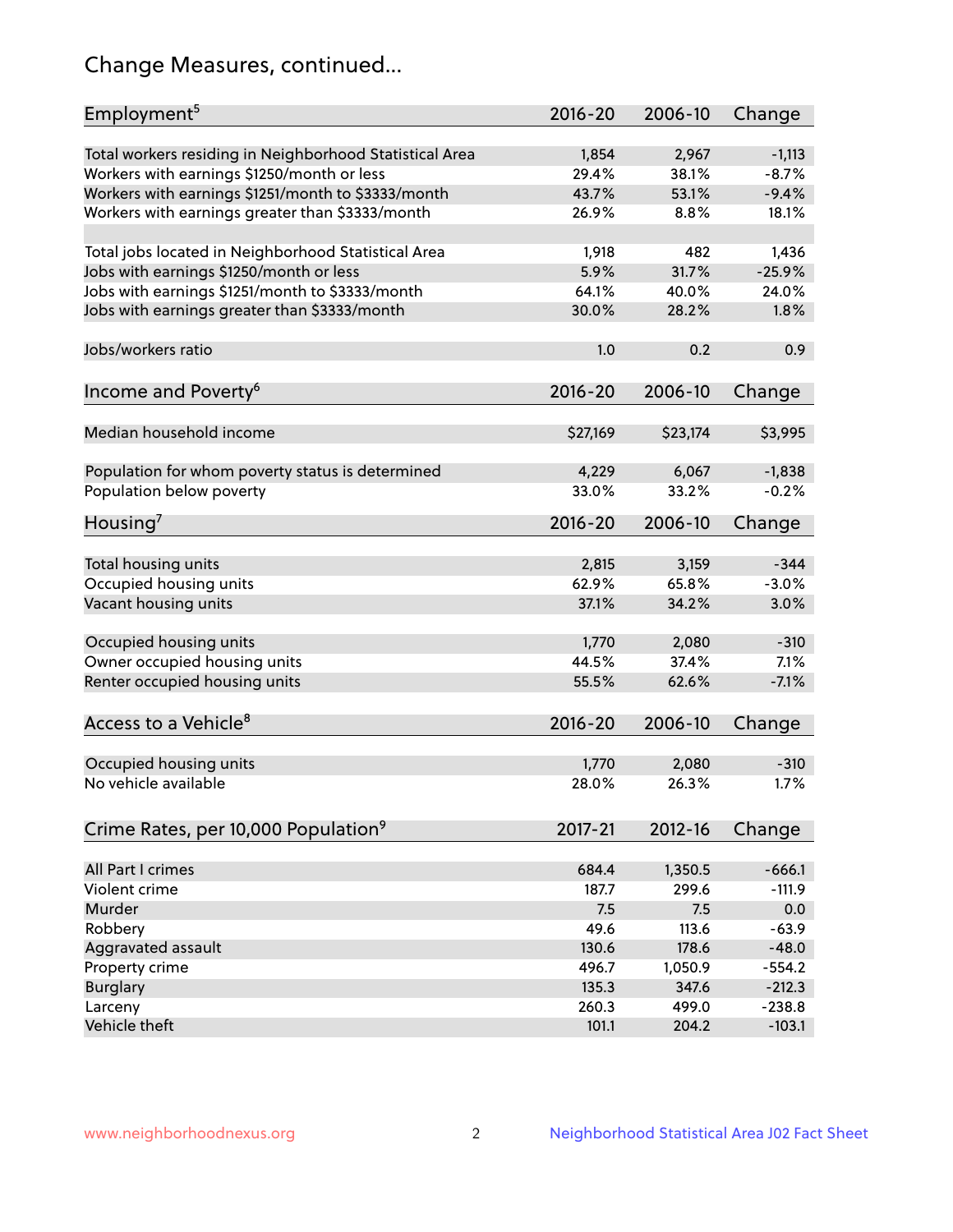## Current Data: Demographic

| Sex and Age, 2016-20 <sup>10</sup>                    | <b>Estimate</b> | Margin of Error |
|-------------------------------------------------------|-----------------|-----------------|
| Total population                                      | 4,272           | $\pm$ 887       |
| Male                                                  | 47.4%           | ±11.6%          |
| Female                                                | 52.6%           | ±6.8%           |
| Under 5 years                                         | 4.2%            | $\pm 3.0\%$     |
| 5 to 9 years                                          | 6.2%            | $\pm 4.0\%$     |
| 10 to 14 years                                        | 5.0%            | $\pm$ 3.7%      |
| 15 to 19 years                                        | 6.6%            | ±3.4%           |
| 20 to 24 years                                        | 6.5%            | $\pm$ 4.1%      |
| 25 to 34 years                                        | 14.5%           | $\pm$ 4.5%      |
| 35 to 44 years                                        | 9.3%            | $\pm 3.5\%$     |
| 45 to 54 years                                        | 11.8%           | $\pm$ 5.1%      |
| 55 to 59 years                                        | 10.8%           | $\pm$ 8.3%      |
| 60 to 64 years                                        | 6.2%            | $\pm 2.6\%$     |
| 65 to 74 years                                        | 10.0%           | $\pm$ 3.7%      |
| 75 to 84 years                                        | 6.2%            | ±3.8%           |
| 85 years and over                                     | 2.7%            | ±1.6%           |
| Median age (years)                                    | 42.5            | $\pm 2.5$       |
| Race and Ethnicity, 2016-20 <sup>11</sup>             | <b>Estimate</b> | Margin of Error |
| <b>Total population</b>                               | 4,272           | $\pm$ 887       |
| Hispanic or Latino (of any race)                      | 3.7%            | $\pm$ 5.0%      |
| Not Hispanic or Latino                                | 96.3%           | $\pm$ 3.7%      |
| White alone                                           | 5.7%            | $\pm$ 4.0%      |
| Black or African American alone                       | 89.3%           | $\pm$ 9.6%      |
| American Indian and Alaska Native alone               | 0.2%            | $\pm$ 0.5%      |
| Asian alone                                           | 0.1%            | $\pm$ 0.5%      |
| Native Hawaiian and other Pacific Islander alone      | 0.0%            | $\pm$ 0.4%      |
| Some other race alone                                 | 0.0%            | $\pm$ 0.4%      |
| Two or more races                                     | 1.0%            | $\pm 1.1\%$     |
| U.S. Citizenship Status, 2016-20 <sup>12</sup>        | Estimate        | Margin of Error |
| Foreign-born population                               | 107             | ±98             |
| Naturalized U.S. citizen                              | 36.1%           | ±24.4%          |
| Not a U.S. citizen                                    | 63.9%           | ±58.8%          |
| Citizen, Voting Age Population, 2016-20 <sup>13</sup> | <b>Estimate</b> | Margin of Error |
| Citizen, 18 and over population                       | 3,430           | $\pm 705$       |
| Male                                                  | 47.4%           | ±13.7%          |
| Female                                                | 52.6%           | $\pm$ 4.9%      |
|                                                       |                 |                 |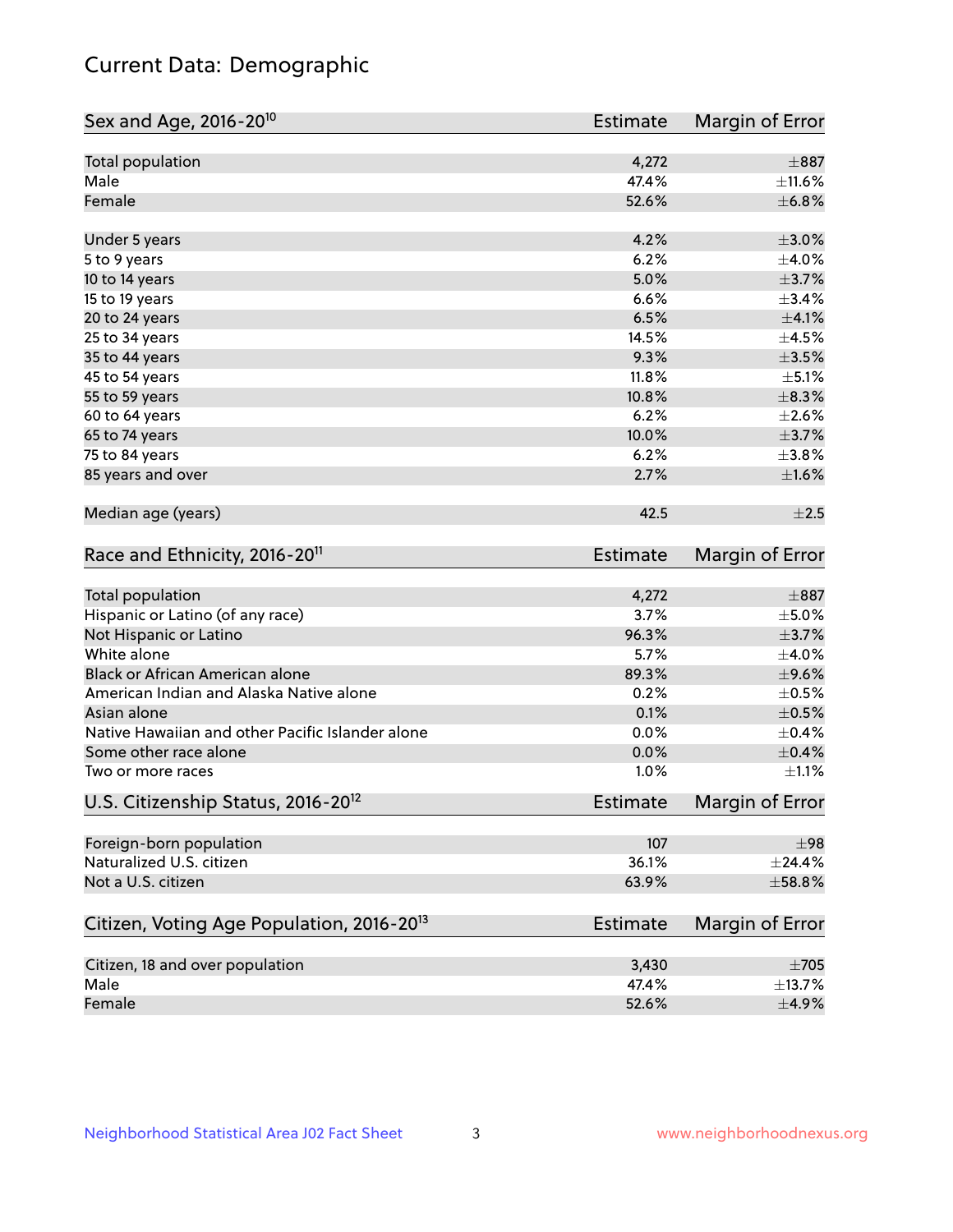## Current Data: Economic

| Income, 2016-20 <sup>14</sup>                                     | Estimate | Margin of Error |
|-------------------------------------------------------------------|----------|-----------------|
| All households                                                    | 1,770    | ±485            |
| Less than \$10,000                                                | 16.5%    | ±19.2%          |
|                                                                   | 10.1%    | ±4.8%           |
| \$10,000 to \$14,999                                              |          |                 |
| \$15,000 to \$24,999                                              | 19.1%    | $\pm$ 6.2%      |
| \$25,000 to \$34,999                                              | 18.3%    | ±12.3%          |
| \$35,000 to \$49,999                                              | 8.2%     | $\pm 4.5\%$     |
| \$50,000 to \$74,999                                              | 13.3%    | $\pm$ 5.3%      |
| \$75,000 to \$99,999                                              | 9.8%     | $\pm$ 10.0%     |
| \$100,000 to \$149,999                                            | 2.5%     | $\pm 2.3\%$     |
| \$150,000 to \$199,999                                            | 1.7%     | $\pm 2.7\%$     |
| \$200,000 or more                                                 | 0.5%     | $\pm1.7\%$      |
| Median household income (dollars)                                 | \$27,169 | $\pm 2,356$     |
| Mean household income (dollars)                                   | \$37,971 | ±3,992          |
| Households with earnings                                          | 57.1%    | $\pm 21.8\%$    |
| Mean earnings (dollars)                                           | \$43,463 | ±13,846         |
| Households with Social Security                                   | 40.4%    | $\pm$ 15.6%     |
| Mean Social Security income (dollars)                             | \$13,876 | ±4,700          |
| Households with retirement income                                 | 25.5%    | $\pm$ 5.3%      |
| Mean retirement income (dollars)                                  | \$18,820 | $\pm$ 2,997     |
| Households with Supplemental Security Income                      | 13.1%    | $\pm$ 5.7%      |
| Mean Supplemental Security Income (dollars)                       | \$9,848  | ±5,310          |
| Households with cash public assistance income                     | 2.6%     | $\pm 2.3\%$     |
| Mean cash public assistance income (dollars)                      | \$820    | $\pm 2,345$     |
| Households with Food Stamp/SNAP benefits in the past 12<br>months | 29.7%    | $\pm$ 5.5%      |
| Family households                                                 | 779      | $\pm$ 182       |
| Less than \$10,000                                                | 5.7%     | $\pm$ 6.2%      |
| \$10,000 to \$14,999                                              | 7.8%     | $\pm$ 6.5%      |
| \$15,000 to \$24,999                                              | 25.0%    | ±14.5%          |
| \$25,000 to \$34,999                                              | 7.2%     | $\pm$ 6.9%      |
| \$35,000 to \$49,999                                              | 11.1%    | $\pm$ 8.5%      |
| \$50,000 to \$74,999                                              | 25.4%    | ±13.1%          |
| \$75,000 to \$99,999                                              | 8.8%     | $\pm$ 6.5%      |
| \$100,000 to \$149,999                                            | 4.1%     | $\pm$ 4.9%      |
| \$150,000 to \$199,999                                            | 3.8%     | $\pm$ 6.1%      |
| \$200,000 or more                                                 | 1.2%     | $\pm$ 3.9%      |
| Median family income (dollars)                                    | \$38,217 | ±10,015         |
| Mean family income (dollars)                                      | \$51,025 | ±13,011         |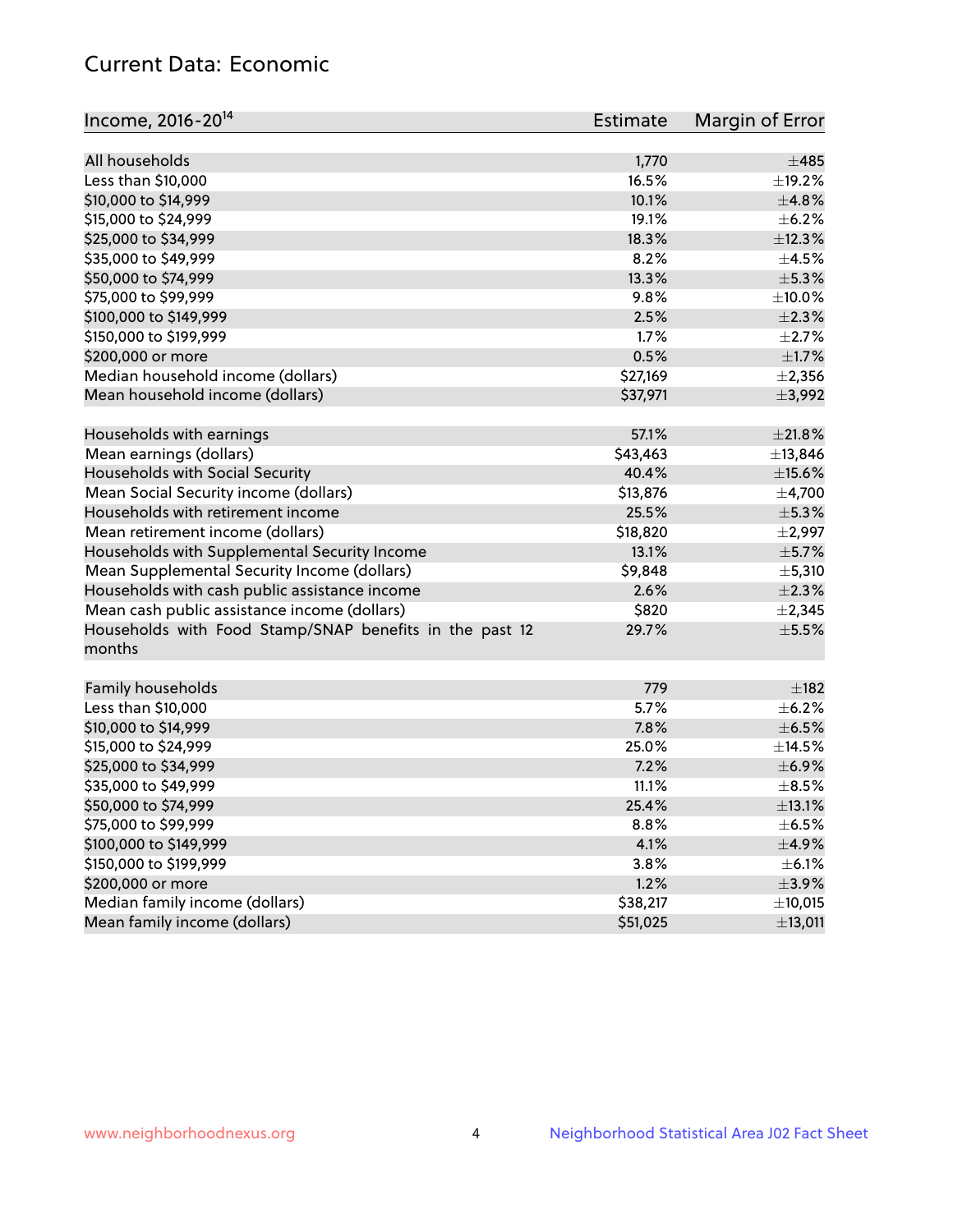## Current Data: Economic, continued...

| Income, 2016-20, continued <sup>15</sup>                                                   | <b>Estimate</b> | <b>Margin of Error</b> |
|--------------------------------------------------------------------------------------------|-----------------|------------------------|
|                                                                                            |                 |                        |
| Nonfamily households                                                                       | 991             | $\pm 459$              |
| Median nonfamily income (dollars)                                                          | \$24,219        | ±3,058                 |
| Mean nonfamily income (dollars)                                                            | \$26,729        | ±7,962                 |
| Median earnings for workers (dollars)                                                      | \$26,859        | ±3,676                 |
| Median earnings for male full-time, year-round workers<br>(dollars)                        | \$34,572        | ±4,486                 |
| Median earnings for female full-time, year-round workers<br>(dollars)                      | \$38,753        | $\pm$ 7,183            |
| Per capita income (dollars)                                                                | \$17,943        | ±3,515                 |
| Families Below Poverty Level, 2016-20 <sup>16</sup>                                        | <b>Estimate</b> | <b>Margin of Error</b> |
|                                                                                            |                 |                        |
| <b>All Families</b>                                                                        | 779             | $\pm$ 182              |
| Percent below poverty                                                                      | 23.2%           | ±10.8%                 |
| Families with related children under 18 years                                              | 285             | $\pm$ 134              |
| Percent below poverty                                                                      | 49.5%           | ±22.8%                 |
| Families with related children under 5 years only                                          | 51              | $\pm 69$               |
| Percent below poverty                                                                      | 33.2%           | ±63.4%                 |
| Married couple families                                                                    | 182             | $\pm$ 94               |
| Percent below poverty                                                                      | 25.7%           | ±30.2%                 |
| Married couple families with related children under 18 years                               | 90              | $\pm$ 77               |
| Percent below poverty                                                                      | 50.6%           | ±49.1%                 |
| Married couple families with related children under 5 years                                | 16              | $\pm$ 35               |
| Percent below poverty                                                                      | $0.0\%$         | ±118.5%                |
|                                                                                            |                 |                        |
| Families with female householder, no spouse present                                        | 434             | $\pm$ 152              |
| Percent below poverty                                                                      | 24.2%           | ±13.6%                 |
| Families with female householder, no spouse present with                                   | 170             | $\pm$ 99               |
| related children under 18 years                                                            | 48.6%           | ±24.4%                 |
| Percent below poverty                                                                      | 35              |                        |
| Families with female householder, no spouse present with<br>related children under 5 years |                 | $\pm$ 53               |
| Percent below poverty                                                                      | 48.3%           | ±41.3%                 |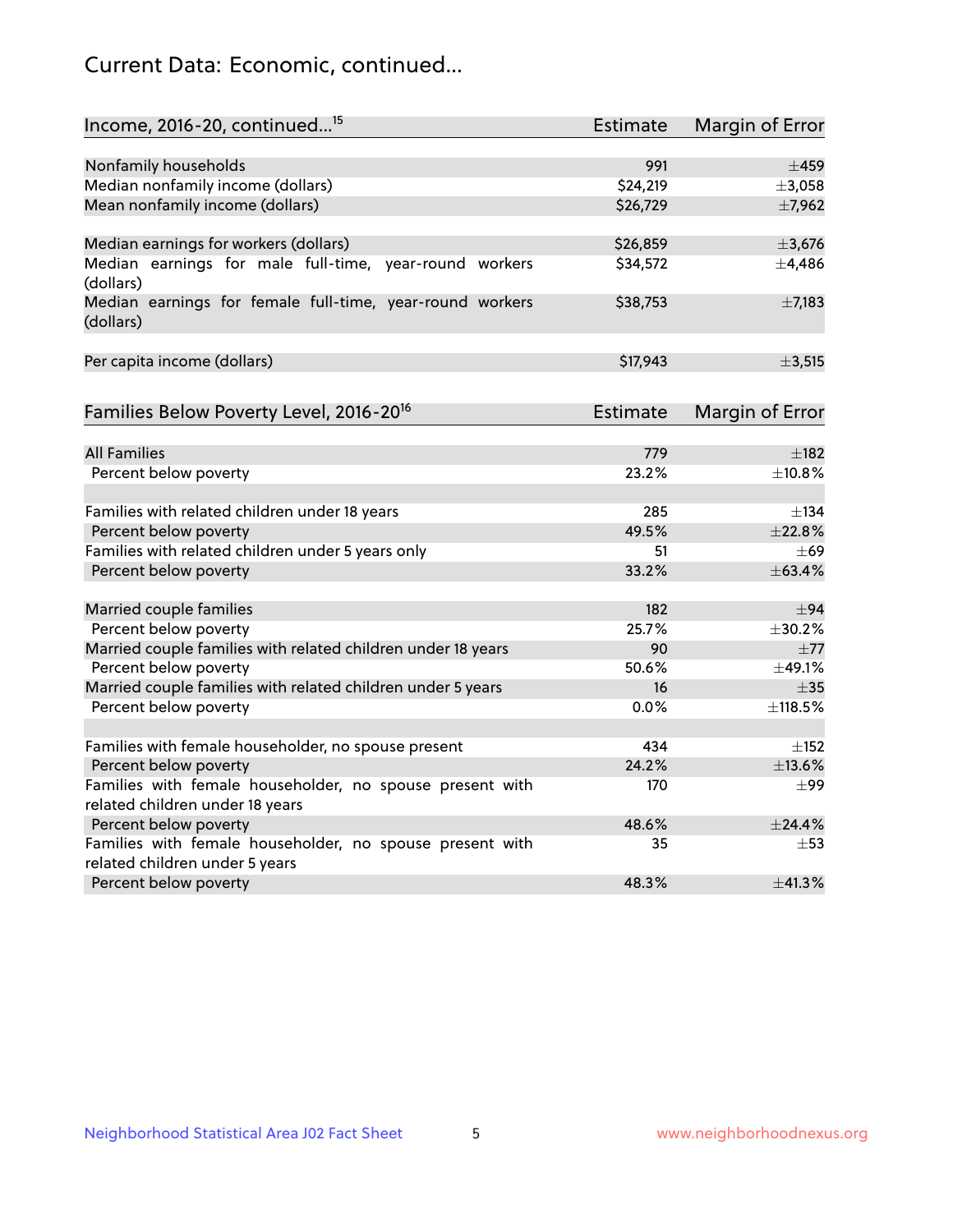## Current Data: Economic, continued...

| People Below Poverty Level, 2016-20 <sup>17</sup> | <b>Estimate</b> | Margin of Error |
|---------------------------------------------------|-----------------|-----------------|
|                                                   |                 |                 |
| Total population                                  | 4,229           | $\pm 900$       |
| Percent below poverty                             | 33.0%           | ±12.9%          |
| Population under 18 years                         | 773             | $\pm 286$       |
| Percent below poverty                             | 53.0%           | ±19.3%          |
| Population 18 years and over                      | 3,456           | $\pm 638$       |
| Percent below poverty                             | 28.5%           | ±11.3%          |
| Population 18 to 64 years                         | 2,648           | $\pm$ 586       |
| Percent below poverty                             | 33.3%           | ±14.3%          |
| Population 65 years and over                      | 808             | $\pm 252$       |
| Percent below poverty                             | 12.5%           | $+7.2%$         |

| Poverty by Race/Ethnicity, 2016-20 <sup>18</sup> | <b>Estimate</b> | Margin of Error |
|--------------------------------------------------|-----------------|-----------------|
|                                                  |                 |                 |
| Non-Hispanic White population                    | 222             | $\pm$ 173       |
| Percent below poverty                            | 24.3%           | ±38.7%          |
| <b>Black population</b>                          | 3,805           | $\pm$ 893       |
| Percent below poverty                            | 33.9%           | ±14.3%          |
| Asian population                                 | 0               | ±19             |
| Percent below poverty                            |                 |                 |
| Hispanic or Latino population                    | 152             | $\pm 214$       |
| Percent below poverty                            | 24.6%           | ±30.3%          |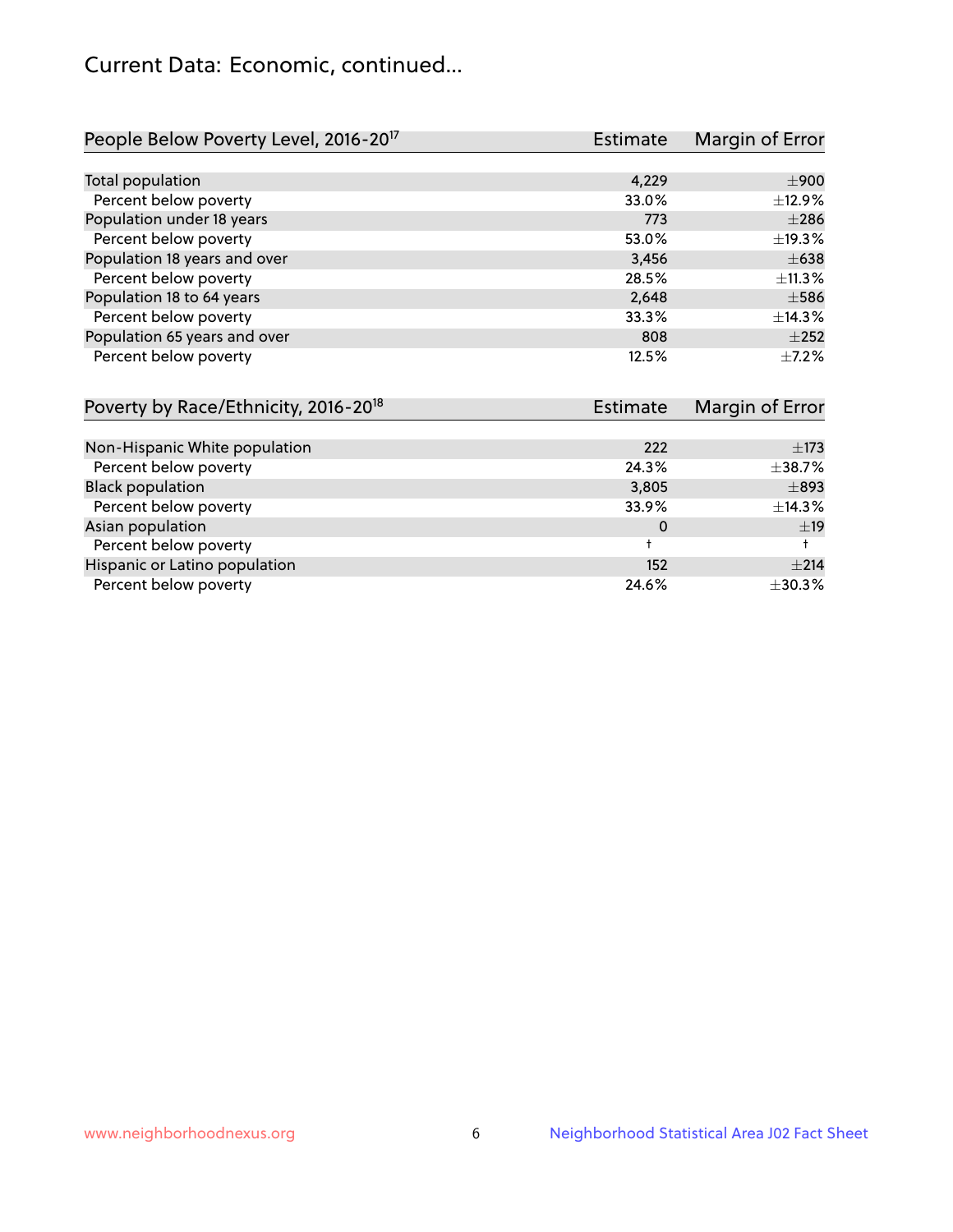# Current Data: Employment

| Employment Status, 2016-20 <sup>19</sup>                      | <b>Estimate</b> | Margin of Error |
|---------------------------------------------------------------|-----------------|-----------------|
|                                                               |                 |                 |
| Population 16 years and over                                  | 3,547           | $\pm 724$       |
| In labor force                                                | 48.7%           | $\pm$ 5.0%      |
| Civilian labor force                                          | 48.7%           | $\pm$ 5.0%      |
| Employed                                                      | 39.2%           | $\pm$ 6.2%      |
| Unemployed                                                    | 9.4%            | ±4.8%           |
| <b>Armed Forces</b>                                           | 0.0%            | $\pm 2.4\%$     |
| Not in labor force                                            | 51.3%           | $\pm$ 9.5%      |
| Civilian labor force                                          | 1,726           | $\pm$ 395       |
| <b>Unemployment Rate</b>                                      | 19.4%           | $\pm$ 9.7%      |
|                                                               |                 | $\pm 426$       |
| Females 16 years and over<br>In labor force                   | 1,864<br>54.6%  | ±9.3%           |
| Civilian labor force                                          | 54.6%           |                 |
|                                                               |                 | $\pm$ 9.3%      |
| Employed                                                      | 40.6%           | ±9.8%           |
| Own children of the householder under 6 years                 | 196             | ±151            |
| All parents in family in labor force                          | 62.9%           | ±38.3%          |
| Own children of the householder 6 to 17 years                 | 549             | $\pm$ 324       |
| All parents in family in labor force                          | 59.9%           | ±29.0%          |
|                                                               |                 |                 |
| Industry, 2016-20 <sup>20</sup>                               | Estimate        | Margin of Error |
|                                                               |                 |                 |
| Civilian employed population 16 years and over                | 1,391           | $\pm$ 359       |
| Agriculture, forestry, fishing and hunting, and mining        | 0.0%            | ±1.9%           |
| Construction                                                  | 8.9%            | $\pm$ 5.6%      |
| Manufacturing                                                 | 3.3%            | $\pm 3.5\%$     |
| Wholesale trade                                               | 1.3%            | $\pm 3.0\%$     |
| Retail trade                                                  | 9.2%            | $\pm$ 5.8%      |
| Transportation and warehousing, and utilities                 | 14.9%           | $\pm$ 8.5%      |
| Information                                                   | 2.0%            | $\pm$ 3.4%      |
| Finance and insurance, and real estate and rental and leasing | 5.4%            | $\pm$ 6.1%      |
| Professional, scientific, and management, and administrative  | 8.5%            | $\pm$ 6.0%      |
| and waste management services                                 |                 |                 |
| Educational services, and health care and social assistance   | 18.4%           | $\pm$ 8.5%      |
| Arts, entertainment, and recreation, and accommodation and    | 15.1%           | ±9.8%           |
| food services                                                 |                 |                 |
| Other services, except public administration                  | 4.8%            | $\pm$ 4.7%      |
| Public administration                                         | 8.3%            | ±12.8%          |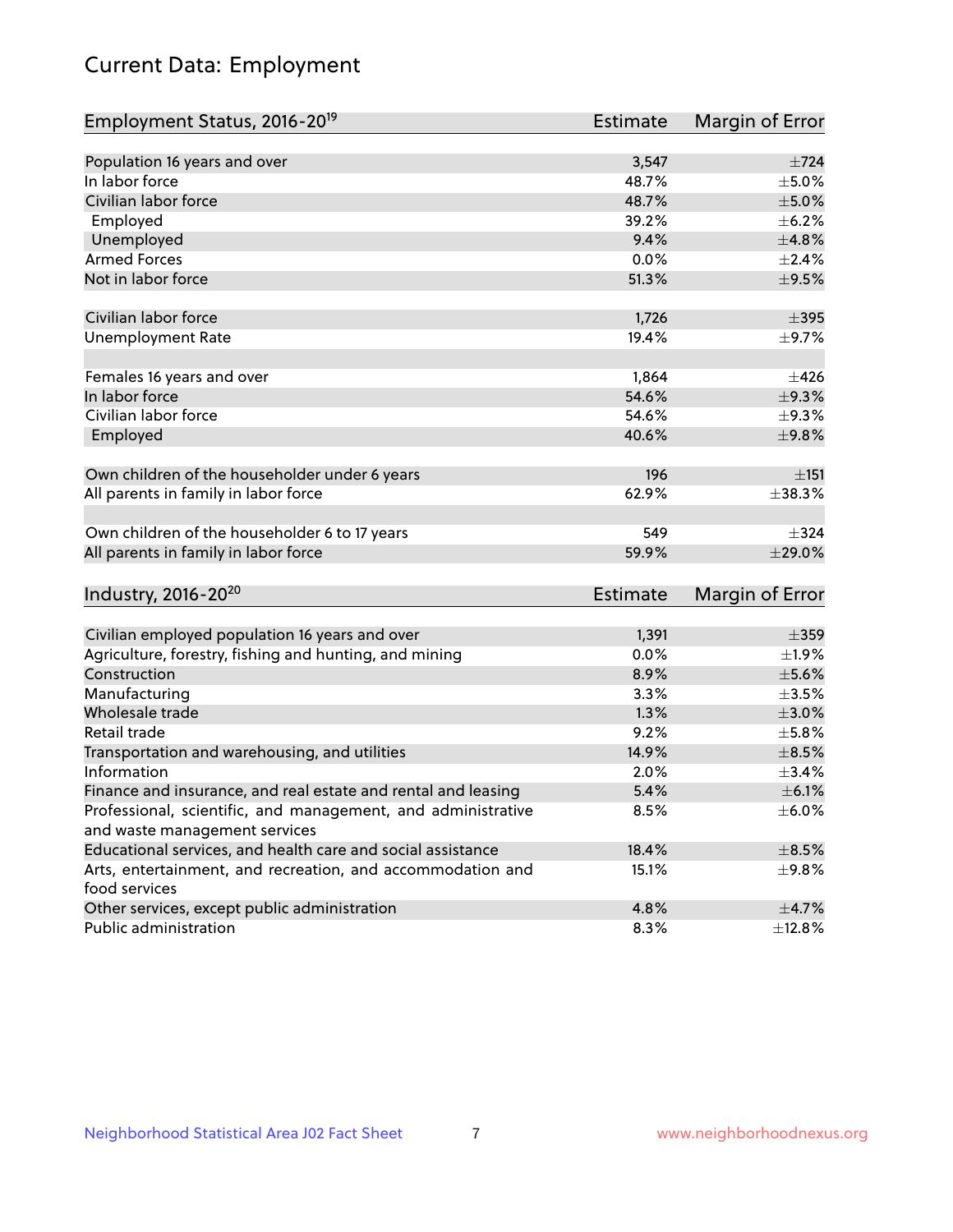# Current Data: Employment, continued...

| Occupation, 2016-20 <sup>21</sup>                                                                       | <b>Estimate</b> | Margin of Error |
|---------------------------------------------------------------------------------------------------------|-----------------|-----------------|
| Civilian employed population 16 years and over                                                          | 1,391           | $\pm$ 359       |
| Management, business, science, and arts occupations                                                     | 24.0%           | ±10.7%          |
| Service occupations                                                                                     | 24.9%           | $\pm$ 15.6%     |
| Sales and office occupations                                                                            | 21.1%           | $\pm$ 8.8%      |
| Natural resources, construction, and maintenance occupations                                            | 7.9%            | $\pm$ 5.8%      |
| Production, transportation, and material moving occupations                                             | 22.1%           | $\pm$ 8.3%      |
| Class of Worker, 2016-20 <sup>22</sup>                                                                  | Estimate        | Margin of Error |
| Civilian employed population 16 years and over                                                          | 1,391           | $\pm$ 359       |
| Private wage and salary workers                                                                         | 80.0%           | ±10.3%          |
| Government workers                                                                                      | 17.9%           | ±14.0%          |
| Self-employed in own not incorporated business workers                                                  | 2.1%            | $\pm 3.6\%$     |
| Unpaid family workers                                                                                   | 0.0%            | ±1.9%           |
|                                                                                                         |                 |                 |
| Job Flows, 2019 <sup>23</sup>                                                                           |                 | 2019            |
| Total Jobs in Neighborhood Statistical Area                                                             |                 | 1,918           |
| Held by residents of Neighborhood Statistical Area                                                      |                 | 0.7%            |
| Held by non-residents of Neighborhood Statistical Area                                                  |                 | 99.3%           |
| Jobs by Industry Sector, 2019 <sup>24</sup>                                                             |                 | 2019            |
| Total Jobs in Neighborhood Statistical Area                                                             |                 | 1,918           |
| <b>Goods Producing sectors</b>                                                                          |                 | 0.3%            |
| Trade, Transportation, and Utilities sectors                                                            |                 | 3.9%            |
| All Other Services sectors                                                                              |                 | 95.8%           |
| Total Jobs in Neighborhood Statistical<br>held<br>by<br>Area<br>Neighborhood Statistical Area residents |                 | 14              |
| <b>Goods Producing sectors</b>                                                                          |                 | 0.0%            |
| Trade, Transportation, and Utilities sectors                                                            |                 | 14.3%           |
| All Other Services sectors                                                                              |                 | 85.7%           |
| Jobs by Earnings, 2019 <sup>25</sup>                                                                    |                 | 2019            |
| Total Jobs in Neighborhood Statistical Area                                                             |                 | 1,918           |
| Jobs with earnings \$1250/month or less                                                                 |                 | 5.9%            |
| Jobs with earnings \$1251/month to \$3333/month                                                         |                 | 64.1%           |
| Jobs with earnings greater than \$3333/month                                                            |                 | 30.0%           |
| Neighborhood Statistical<br>Jobs<br>in<br>held<br>by<br>Total<br>Area                                   |                 | 14              |
| Neighborhood Statistical Area residents                                                                 |                 |                 |
| Jobs with earnings \$1250/month or less                                                                 |                 | 50.0%           |
| Jobs with earnings \$1251/month to \$3333/month                                                         |                 | 21.4%           |
| Jobs with earnings greater than \$3333/month                                                            |                 | 28.6%           |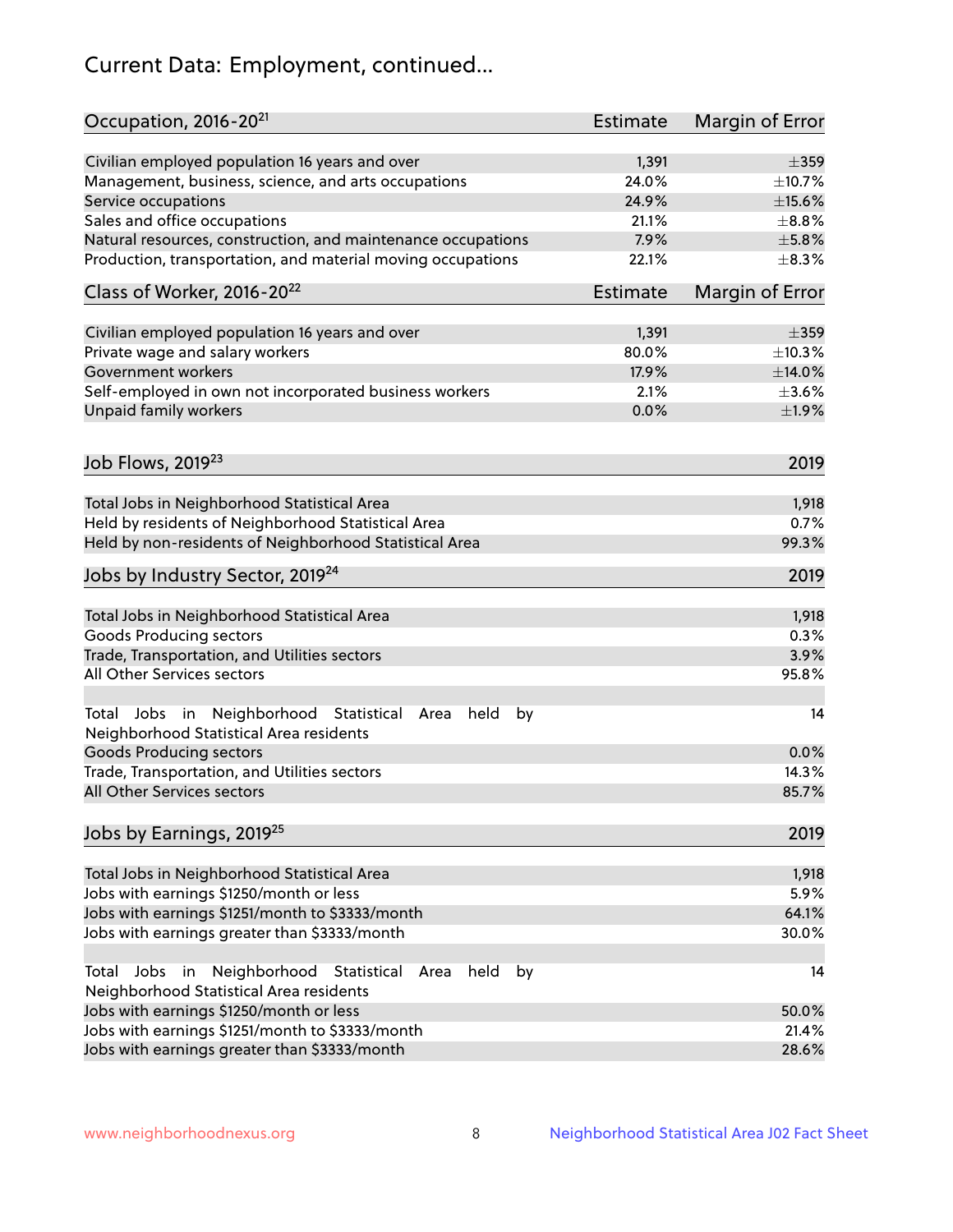## Current Data: Employment, continued...

| Jobs by Age of Worker, 2019 <sup>26</sup>                                                      | 2019  |
|------------------------------------------------------------------------------------------------|-------|
|                                                                                                |       |
| Total Jobs in Neighborhood Statistical Area                                                    | 1,918 |
| Jobs with workers age 29 or younger                                                            | 16.1% |
| Jobs with workers age 30 to 54                                                                 | 66.4% |
| Jobs with workers age 55 or older                                                              | 17.6% |
|                                                                                                |       |
| Total Jobs in Neighborhood Statistical Area held by<br>Neighborhood Statistical Area residents | 14    |
| Jobs with workers age 29 or younger                                                            | 28.6% |
| Jobs with workers age 30 to 54                                                                 | 64.3% |
| Jobs with workers age 55 or older                                                              | 7.1%  |

### Current Data: Education

| School Enrollment, 2016-20 <sup>27</sup>       | <b>Estimate</b> | Margin of Error |
|------------------------------------------------|-----------------|-----------------|
|                                                |                 |                 |
| Population 3 years and over enrolled in school | 846             | $\pm 366$       |
| Nursery school, preschool                      | 0.7%            | $\pm$ 3.2%      |
| Kindergarten                                   | 1.5%            | $\pm$ 3.4%      |
| Elementary school (grades 1-8)                 | 44.8%           | ±16.1%          |
| High school (grades 9-12)                      | 38.2%           | ±11.3%          |
| College or graduate school                     | 14.9%           | $\pm$ 12.6%     |

| Educational Attainment, 2016-20 <sup>28</sup> | <b>Estimate</b> | Margin of Error |
|-----------------------------------------------|-----------------|-----------------|
|                                               |                 |                 |
| Population 25 years and over                  | 3,054           | $\pm 631$       |
| Less than 9th grade                           | 4.5%            | $\pm$ 3.0%      |
| 9th to 12th grade, no diploma                 | 16.7%           | $\pm$ 4.9%      |
| High school graduate (includes equivalency)   | 35.3%           | $\pm$ 7.0%      |
| Some college, no degree                       | 20.4%           | $\pm$ 6.1%      |
| Associate's degree                            | 4.8%            | $\pm 2.5\%$     |
| Bachelor's degree                             | 13.5%           | ±12.8%          |
| Graduate or professional degree               | 4.7%            | $\pm 2.9\%$     |
|                                               |                 |                 |
| Percent high school graduate or higher        | 78.7%           | $\pm$ 9.0%      |
| Percent bachelor's degree or higher           | 18.2%           | ±13.0%          |
|                                               |                 |                 |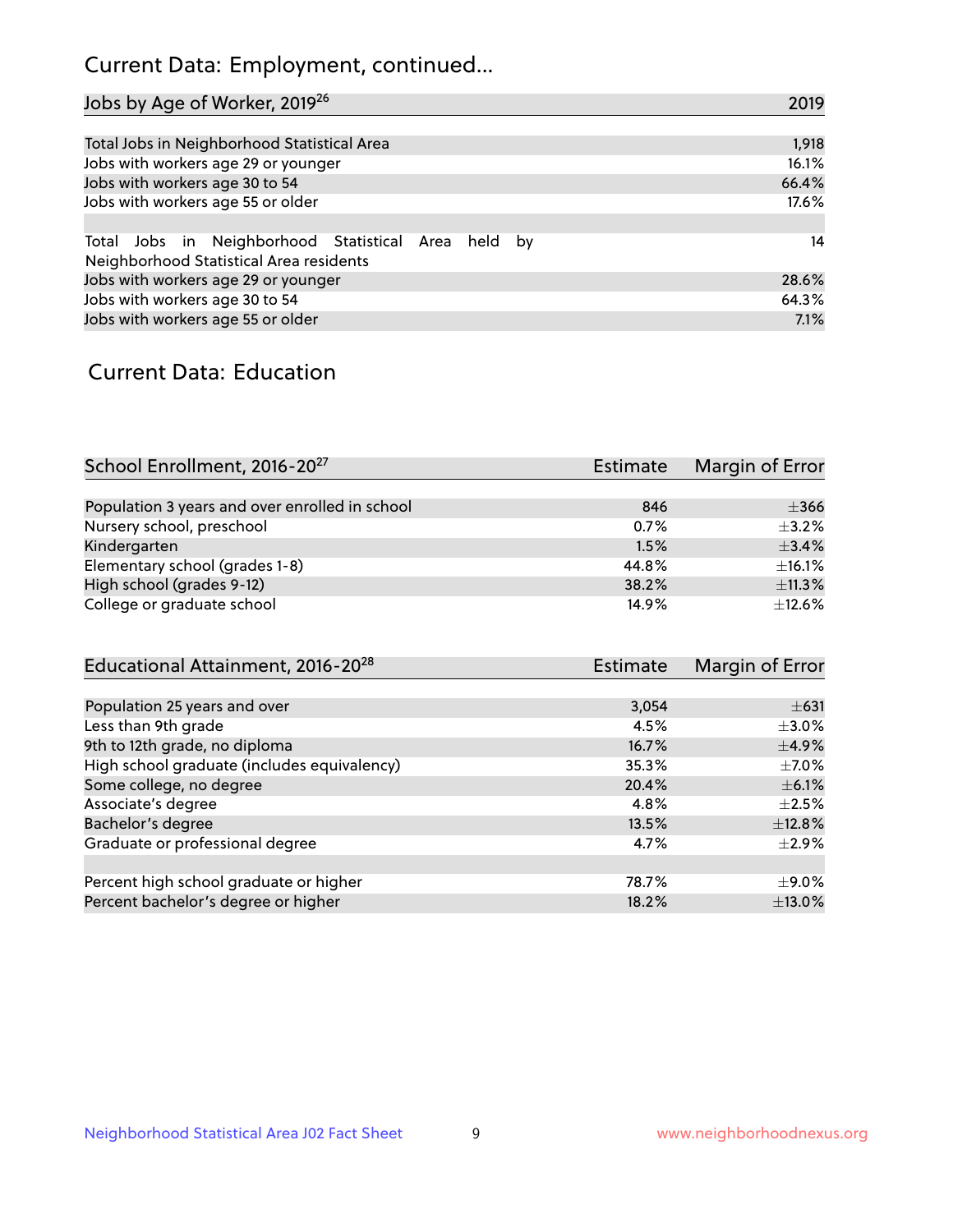## Current Data: Housing

| Households by Type, 2016-20 <sup>29</sup>            | <b>Estimate</b> | Margin of Error |
|------------------------------------------------------|-----------------|-----------------|
|                                                      |                 |                 |
| <b>Total households</b>                              | 1,770           | $\pm 485$       |
| Family households (families)                         | 44.0%           | $\pm$ 15.8%     |
| With own children under 18 years                     | 12.4%           | ±5.7%           |
| Married-couple family                                | 10.3%           | ±4.3%           |
| With own children of the householder under 18 years  | 4.0%            | $\pm 3.6\%$     |
| Male householder, no spouse present, family          | 9.2%            | $\pm$ 5.9%      |
| With own children of the householder under 18 years  | 1.4%            | $\pm 2.3\%$     |
| Female householder, no spouse present, family        | 24.5%           | $\pm$ 5.1%      |
| With own children of the householder under 18 years  | 7.0%            | $\pm 4.5\%$     |
| Nonfamily households                                 | 56.0%           | $\pm 20.9\%$    |
| Householder living alone                             | 49.8%           | ±21.7%          |
| 65 years and over                                    | 19.6%           | $\pm$ 9.0%      |
|                                                      |                 |                 |
| Households with one or more people under 18 years    | 16.1%           | $\pm$ 5.9%      |
| Households with one or more people 65 years and over | 37.3%           | $\pm$ 5.1%      |
|                                                      |                 |                 |
| Average household size                               | 2.35            | $\pm$ 0.82      |
| Average family size                                  | 3.63            | $\pm$ 0.60      |
| Housing Occupancy, 2016-20 <sup>30</sup>             | <b>Estimate</b> | Margin of Error |
|                                                      |                 |                 |
| Total housing units                                  | 2,815           | $\pm$ 473       |
| Occupied housing units                               | 62.9%           | ±13.6%          |
| Vacant housing units                                 | 37.1%           | $\pm 1.3\%$     |
| Homeowner vacancy rate                               | 1.6             | $\pm$ 3.4       |
| Rental vacancy rate                                  | 5.9             | $\pm$ 5.3       |
| Units in Structure, 2016-20 <sup>31</sup>            | <b>Estimate</b> | Margin of Error |
|                                                      |                 |                 |
| Total housing units                                  | 2,815           | $\pm$ 473       |
| 1-unit, detached                                     | 72.4%           | $\pm$ 9.0%      |
| 1-unit, attached                                     | 1.8%            | $\pm1.6\%$      |
| 2 units                                              | 3.0%            | $\pm 2.0\%$     |
| 3 or 4 units                                         | 3.1%            | $\pm 2.5\%$     |
| 5 to 9 units                                         | 6.3%            | $\pm 4.1\%$     |
| 10 to 19 units                                       | 5.3%            | $\pm 3.0\%$     |
| 20 or more units                                     | 6.5%            | $\pm$ 5.7%      |
| Mobile home                                          | 1.6%            | ±1.8%           |
| Boat, RV, van, etc.                                  | 0.0%            | $\pm$ 0.7%      |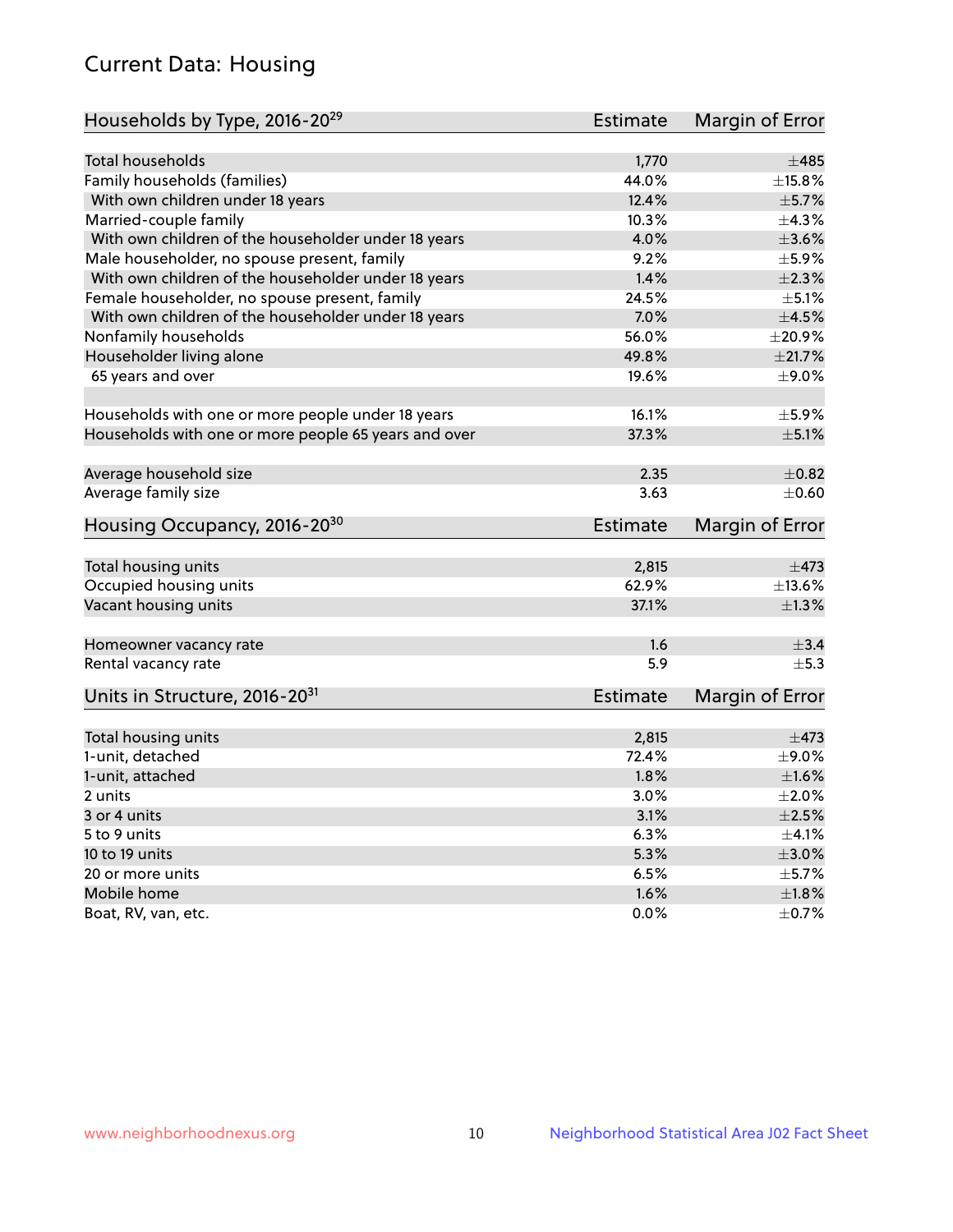## Current Data: Housing, continued...

| Year Structure Built, 2016-20 <sup>32</sup>    | Estimate        | <b>Margin of Error</b> |
|------------------------------------------------|-----------------|------------------------|
| Total housing units                            | 2,815           | $\pm$ 473              |
| Built 2014 or later                            | 1.7%            | $\pm 2.2\%$            |
| Built 2010 to 2013                             | 0.7%            | ±1.3%                  |
| Built 2000 to 2009                             | 4.9%            | $\pm 2.6\%$            |
| Built 1990 to 1999                             | 2.3%            | ±1.9%                  |
| Built 1980 to 1989                             | 2.5%            | $\pm 1.8\%$            |
| Built 1970 to 1979                             | 7.3%            | $\pm$ 3.4%             |
| Built 1960 to 1969                             | 27.3%           | $\pm$ 6.7%             |
| Built 1950 to 1959                             | 26.5%           | ±14.4%                 |
| Built 1940 to 1949                             | 14.2%           | $\pm$ 4.0%             |
| Built 1939 or earlier                          | 12.7%           | $\pm 3.6\%$            |
| Housing Tenure, 2016-2033                      | Estimate        | Margin of Error        |
| Occupied housing units                         | 1,770           | $\pm 485$              |
| Owner-occupied                                 | 44.5%           | ±19.3%                 |
| Renter-occupied                                | 55.5%           | $\pm$ 5.9%             |
| Average household size of owner-occupied unit  | 2.15            | $\pm$ 1.34             |
| Average household size of renter-occupied unit | 2.51            | $\pm$ 0.11             |
| Residence 1 Year Ago, 2016-20 <sup>34</sup>    | <b>Estimate</b> | <b>Margin of Error</b> |
| Population 1 year and over                     | 4,229           | $\pm$ 875              |
| Same house                                     | 86.5%           | ±6.8%                  |
| Different house in the U.S.                    | 13.3%           | ±7.8%                  |
| Same county                                    | 9.2%            | $\pm$ 7.1%             |
| Different county                               | 4.1%            | $\pm 3.6\%$            |
| Same state                                     | 3.1%            | $\pm 2.9\%$            |
| Different state                                | 1.1%            | $\pm 2.2\%$            |
| Abroad                                         | 0.2%            | $\pm$ 0.6%             |
| Value of Housing Unit, 2016-20 <sup>35</sup>   | <b>Estimate</b> | Margin of Error        |
| Owner-occupied units                           | 787             | $\pm 405$              |
| Less than \$50,000                             | 19.4%           | $\pm$ 5.2%             |
| \$50,000 to \$99,999                           | 25.5%           | $\pm 1.0\%$            |
| \$100,000 to \$149,999                         | 26.2%           | ±41.3%                 |
| \$150,000 to \$199,999                         | 21.3%           | ±22.0%                 |
| \$200,000 to \$299,999                         | 3.0%            | $\pm$ 4.0%             |
| \$300,000 to \$499,999                         | 1.1%            | ±4.3%                  |
| \$500,000 to \$999,999                         | 3.3%            | $\pm$ 5.0%             |
| \$1,000,000 or more                            | 0.1%            | $\pm$ 4.1%             |
| Mortgage Status, 2016-20 <sup>36</sup>         | Estimate        | Margin of Error        |
| Owner-occupied units                           | 787             | $\pm 405$              |
| Housing units with a mortgage                  | 31.0%           | ±17.8%                 |

Housing units without a mortgage  $\pm 28.1\%$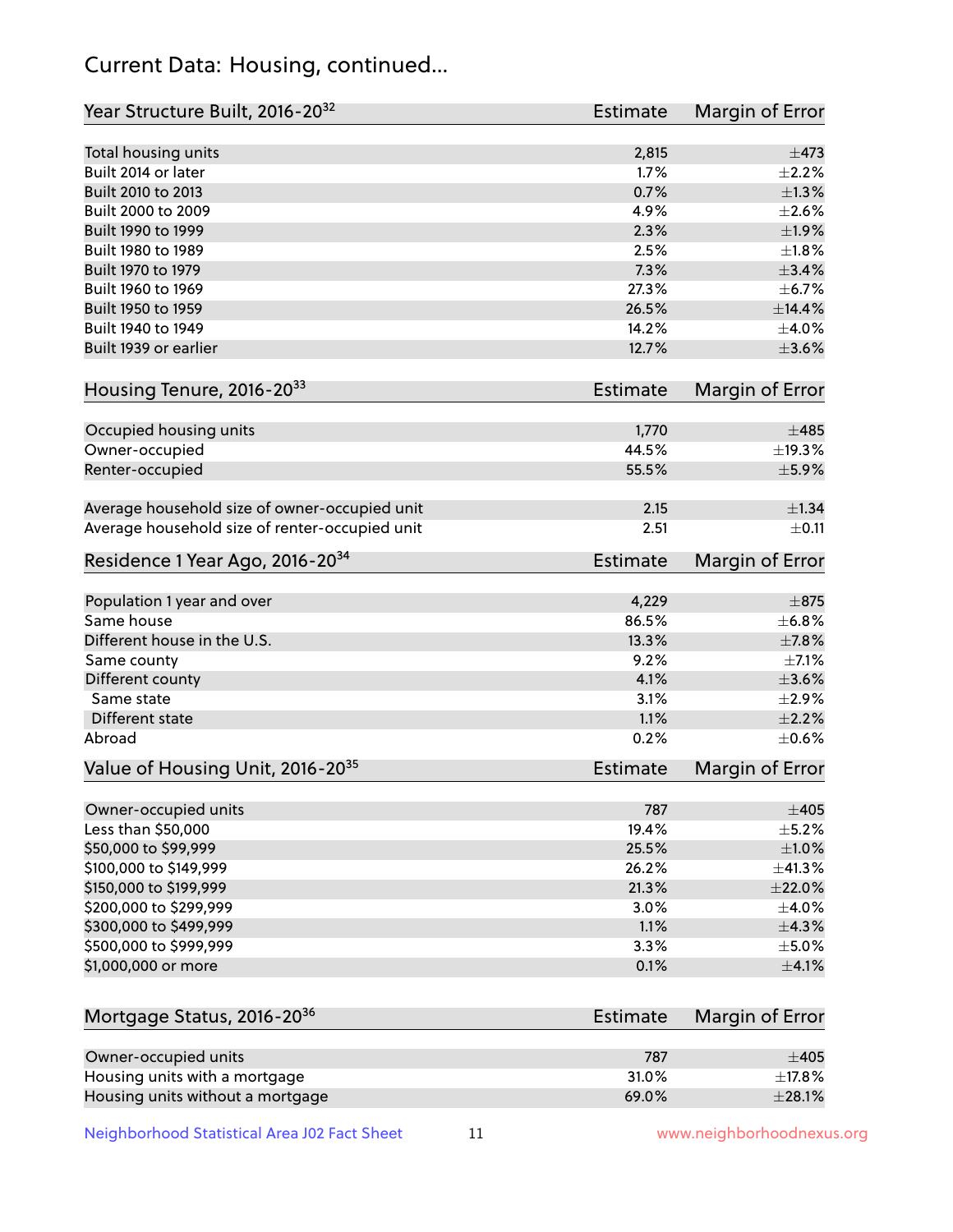## Current Data: Housing, continued...

| Selected Monthly Owner Costs, 2016-20 <sup>37</sup> | <b>Estimate</b> | Margin of Error |
|-----------------------------------------------------|-----------------|-----------------|
|                                                     |                 |                 |
| Housing units with a mortgage                       | 244             | $\pm$ 188       |
| Less than \$300                                     | 0.0%            | ±10.9%          |
| \$300 to \$499                                      | 5.0%            | ±12.2%          |
| \$500 to \$999                                      | 65.2%           | ±56.9%          |
| \$1,000 to \$1,499                                  | 20.5%           | $\pm$ 17.2%     |
| \$1,500 to \$1,999                                  | 4.7%            | ±10.3%          |
| \$2,000 to \$2,999                                  | 4.2%            | ±11.9%          |
| \$3,000 or more                                     | 0.5%            | ±14.4%          |
|                                                     |                 |                 |
| Median (dollars)                                    | \$833           | $\pm 65$        |
|                                                     |                 |                 |
| Housing units without a mortgage                    | 543             | $\pm$ 356       |
| Less than \$150                                     | 30.6%           | $\pm$ 59.6%     |
| \$150 to \$249                                      | 19.9%           | $\pm$ 3.8%      |
| \$250 to \$349                                      | 10.0%           | ±7.3%           |
| \$350 to \$499                                      | 31.1%           | $\pm 26.5\%$    |
| \$500 to \$699                                      | 8.1%            | $\pm$ 7.4%      |
| \$700 or more                                       | 0.2%            | ±10.4%          |
|                                                     |                 |                 |
| Median (dollars)                                    | \$248           | $\pm$ 59        |

| Selected Monthly Owner Costs as a Percentage of | <b>Estimate</b> | Margin of Error |
|-------------------------------------------------|-----------------|-----------------|
| Household Income, 2016-20 <sup>38</sup>         |                 |                 |
|                                                 |                 |                 |
| Housing units with a mortgage <sup>39</sup>     | 244             | $\pm$ 197       |
| Less than 20.0 percent                          | 49.5%           | $\pm$ 61.6%     |
| 20.0 to 24.9 percent                            | 7.7%            | $\pm$ 11.7%     |
| 25.0 to 29.9 percent                            | 17.7%           | $\pm$ 17.1%     |
| 30.0 to 34.9 percent                            | 3.1%            | $\pm$ 7.8%      |
| 35.0 percent or more                            | 22.0%           | $\pm$ 9.1%      |
|                                                 |                 |                 |
| Housing units without a mortgage <sup>40</sup>  | 427             | $\pm$ 153       |
| Less than 10.0 percent                          | 28.6%           | ±14.3%          |
| 10.0 to 14.9 percent                            | 27.2%           | $\pm$ 16.7%     |
| 15.0 to 19.9 percent                            | 20.6%           | ±13.3%          |
| 20.0 to 24.9 percent                            | 2.8%            | $\pm$ 5.2%      |
| 25.0 to 29.9 percent                            | 7.6%            | $\pm$ 9.5%      |
| 30.0 to 34.9 percent                            | 0.4%            | $\pm$ 4.7%      |
| 35.0 percent or more                            | 12.8%           | ±14.3%          |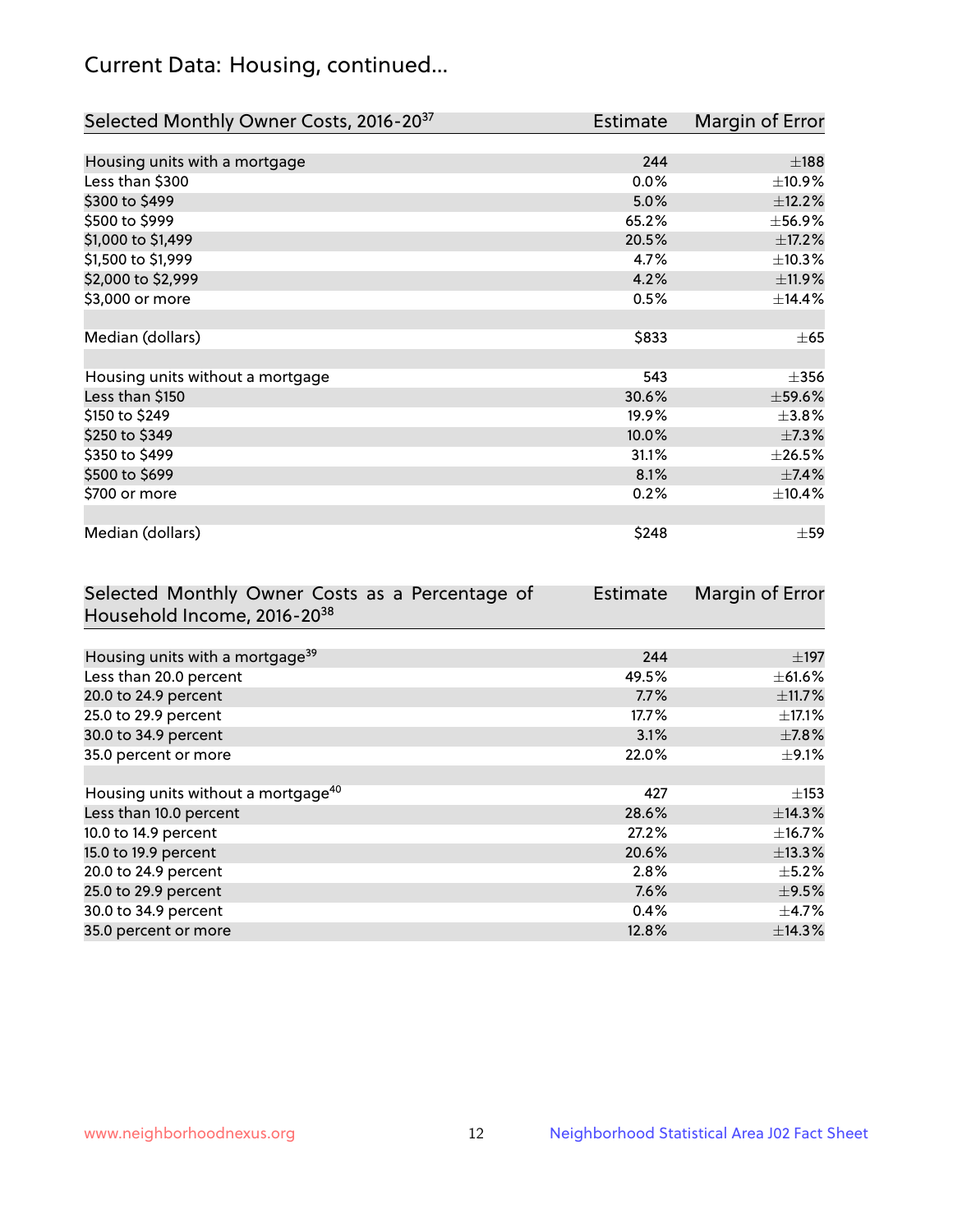## Current Data: Housing, continued...

| Gross Rent, 2016-20 <sup>41</sup>               | <b>Estimate</b> | Margin of Error |
|-------------------------------------------------|-----------------|-----------------|
|                                                 |                 |                 |
| Occupied units paying rent                      | 929             | $\pm 284$       |
| Less than \$200                                 | 2.6%            | $\pm$ 4.9%      |
| \$200 to \$499                                  | 9.4%            | $\pm$ 7.5%      |
| \$500 to \$749                                  | 26.9%           | ±23.1%          |
| \$750 to \$999                                  | 26.4%           | $\pm$ 9.9%      |
| \$1,000 to \$1,499                              | 29.3%           | ±12.4%          |
| \$1,500 to \$1,999                              | 5.3%            | ±5.9%           |
| \$2,000 or more                                 | 0.0%            | $\pm$ 4.0%      |
| Median (dollars)                                | \$902           | $\pm$ 64        |
|                                                 |                 |                 |
| No rent paid                                    | 54              | ±49             |
|                                                 |                 |                 |
| Gross Rent as a Percentage of Household Income, | <b>Estimate</b> | Margin of Error |
| $2016 - 20^{42}$                                |                 |                 |
|                                                 |                 |                 |
| Occupied units paying rent <sup>43</sup>        | 909             | $\pm 277$       |
| Less than 15.0 percent                          | 10.2%           | ±7.4%           |
| 15.0 to 19.9 percent                            | 6.8%            | $\pm$ 5.9%      |
| 20.0 to 24.9 percent                            | 6.3%            | $\pm$ 5.7%      |
| 25.0 to 29.9 percent                            | 12.0%           | $\pm$ 8.7%      |
| 30.0 to 34.9 percent                            | 17.5%           | ±16.8%          |
| 35.0 percent or more                            | 47.3%           | ±13.4%          |

# Current Data: Transportation

| Commuting to Work, 2016-20 <sup>44</sup>  | <b>Estimate</b> | Margin of Error |
|-------------------------------------------|-----------------|-----------------|
|                                           |                 |                 |
| Workers 16 years and over                 | 1,344           | $\pm$ 383       |
| Car, truck, or van - drove alone          | 51.7%           | ±14.3%          |
| Car, truck, or van - carpooled            | 21.0%           | $\pm$ 9.5%      |
| Public transportation (excluding taxicab) | 12.4%           | $+7.1%$         |
| Walked                                    | 3.4%            | $\pm$ 4.9%      |
| Other means                               | $1.0\%$         | $\pm 2.4\%$     |
| Worked at home                            | 10.5%           | $\pm$ 9.9%      |
|                                           |                 |                 |
| Mean travel time to work (minutes)        | 31.1            | $\pm$ 4.5       |

| Access to a Vehicle, 2016-20 <sup>45</sup> | Estimate | Margin of Error |
|--------------------------------------------|----------|-----------------|
|                                            |          |                 |
| Occupied housing units                     | 1,770    | $\pm 485$       |
| No vehicles available                      | 28.0%    | $+7.3%$         |
| 1 vehicle available                        | 51.9%    | $\pm 20.2\%$    |
| 2 vehicles available                       | 15.1%    | $+4.8%$         |
| 3 or more vehicles available               | 5.0%     | $+4.8%$         |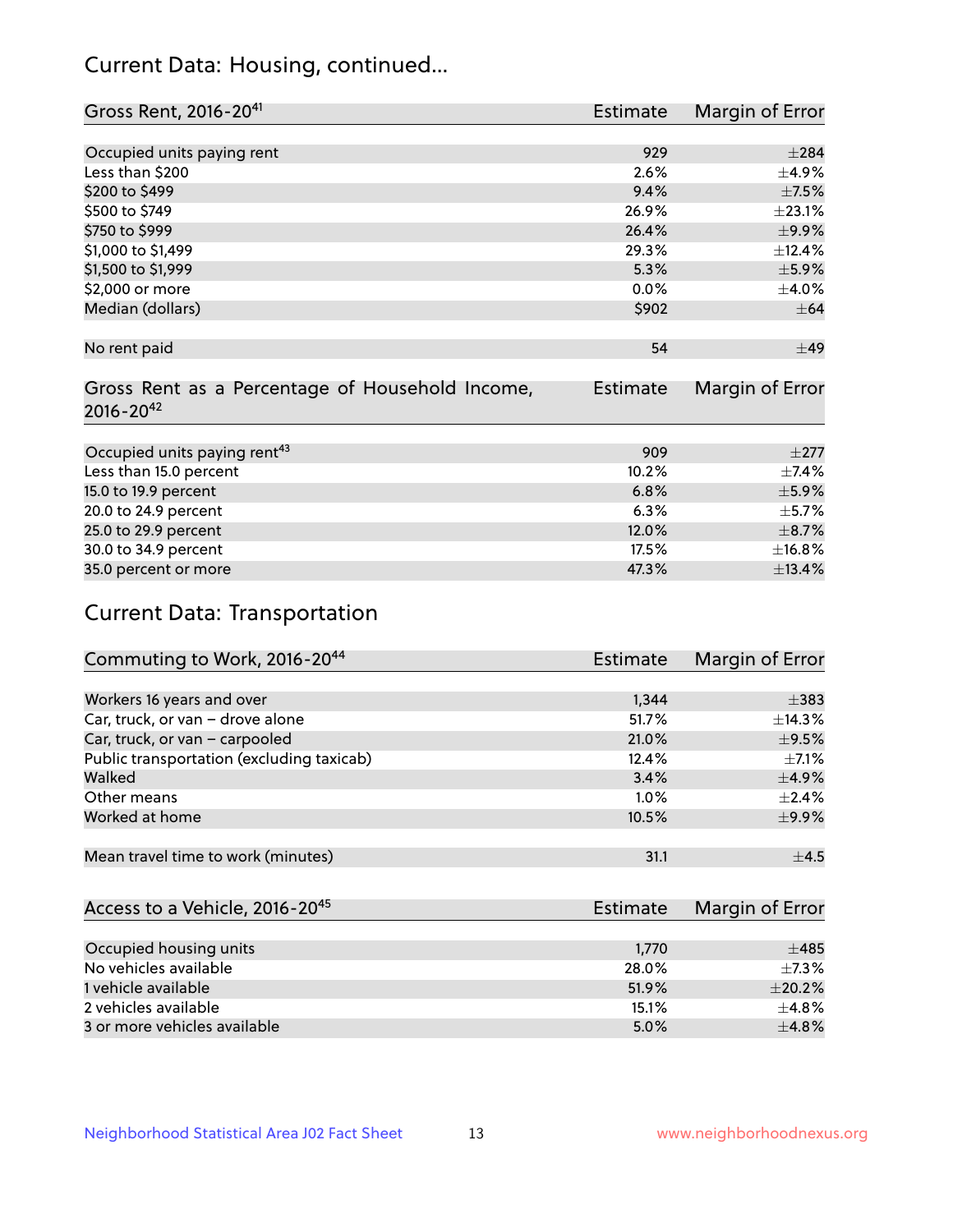## Current Data: Health

| Health Insurance coverage, 2016-2046                    | <b>Estimate</b> | Margin of Error |
|---------------------------------------------------------|-----------------|-----------------|
|                                                         |                 |                 |
| Civilian Noninstitutionalized Population                | 4,266           | $\pm886$        |
| With health insurance coverage                          | 84.9%           | $\pm$ 24.2%     |
| With private health insurance coverage                  | 49.0%           | $\pm$ 8.4%      |
| With public health coverage                             | 52.1%           | $\pm$ 8.0%      |
| No health insurance coverage                            | 15.1%           | $\pm$ 5.2%      |
| Civilian Noninstitutionalized Population Under 19 years | 903             | $\pm$ 903       |
| No health insurance coverage                            | 8.9%            | ±10.1%          |
|                                                         |                 |                 |
| Civilian Noninstitutionalized Population 19 to 64 years | 2,555           | $\pm 651$       |
| In labor force:                                         | 1,617           | $+441$          |
| Employed:                                               | 1,322           | $\pm$ 378       |
| With health insurance coverage                          | 84.3%           | ±10.9%          |
| With private health insurance coverage                  | 73.2%           | ±15.0%          |
| With public coverage                                    | 12.1%           | $\pm$ 5.6%      |
| No health insurance coverage                            | 15.7%           | $\pm$ 8.2%      |
|                                                         |                 |                 |
| Unemployed:                                             | 295             | $\pm$ 378       |
| With health insurance coverage                          | 61.7%           | ±21.9%          |
| With private health insurance coverage                  | 22.2%           | $\pm$ 17.6%     |
| With public coverage                                    | 47.2%           | ±26.7%          |
| No health insurance coverage                            | 38.3%           | $\pm 28.8\%$    |
|                                                         |                 |                 |
| Not in labor force:                                     | 938             | ±445            |
| With health insurance coverage                          | 74.1%           | ±24.4%          |
| With private health insurance coverage                  | 36.1%           | ±32.1%          |
| With public coverage                                    | 64.4%           | $\pm 30.3\%$    |
| No health insurance coverage                            | 25.9%           | ±12.8%          |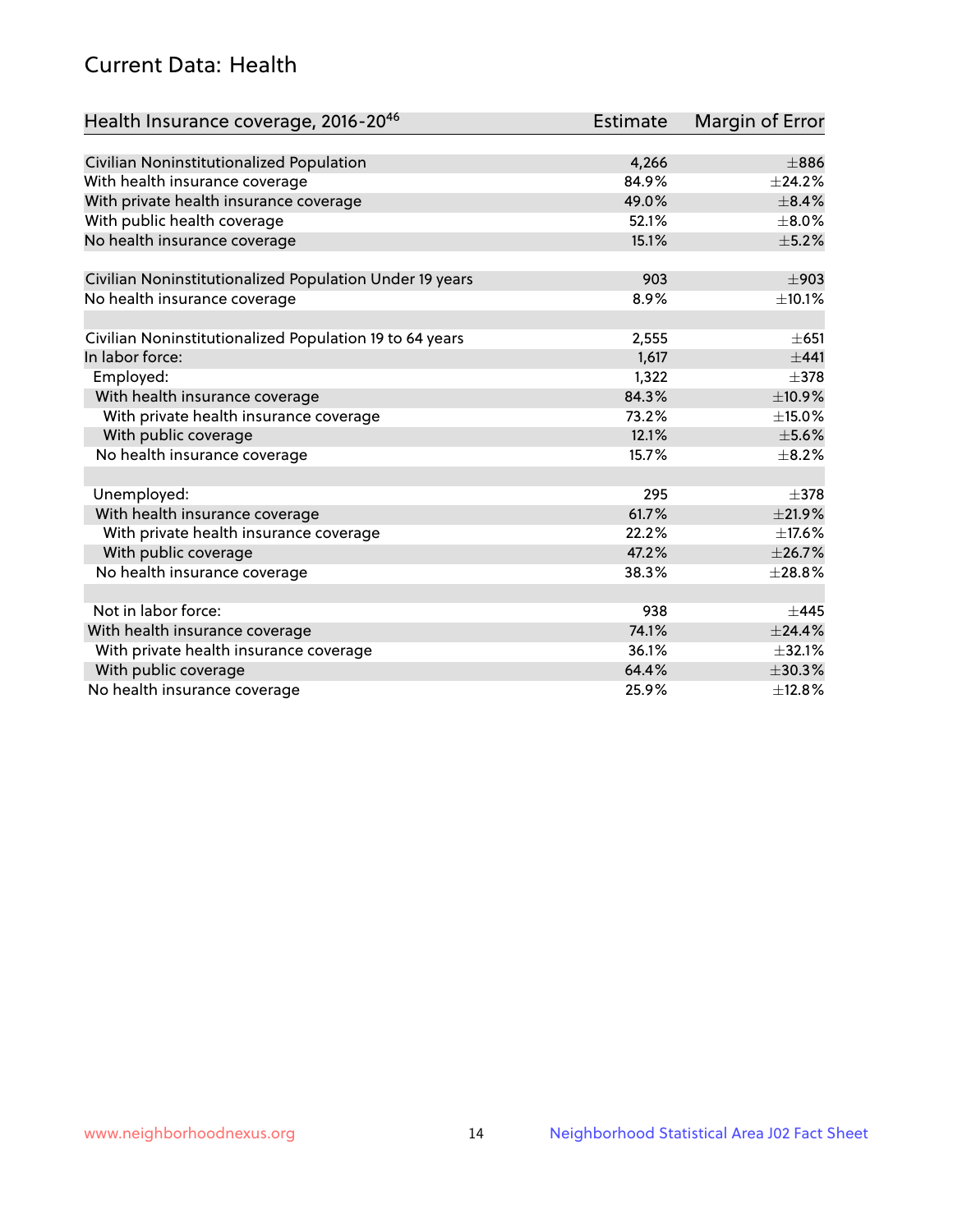#### Notes:

- 1. Source: U.S. Census Bureau, Decennial Census 2000, SF1 tables P8, P12; American Community Survey, tables B01001, B03002
- 2. This category includes Pacific Islanders, Native Americans and Alaska Natives, people who identify as some other race, and those who identify as bi/multi racial.
- 3. Source: U.S. Census Bureau, Decennial Census 2000, SF1 tables P15, P16, P18, P19; American Community Survey, tables B11001, B11005, B11003
- 4. Source: U.S. Census Bureau, Decennial Census 2000, SF3 table P37; American Community Survey, table B15002
- 5. Source: U.S. Census Bureau, Longitudinal Employer-Household Dynamics Residential Area Characteristics, Table JT01 (Primary Jobs); Workplace Area Characteristics, Table JT00 (All Jobs)
- 6. Source: U.S. Census Bureau, Decennial Census 2000, SF3 tables P52, P87; American Community Survey, tables B19001, B17001
- 7. Source: U.S. Census Bureau, Decennial Census 2000, SF1 tables H3, H4; American Community Survey, tables B25002, B25009
- 8. Source: U.S. Census Bureau, Decennial Census 2000, SF3 table H44; American Community Survey, tables B25044
- 9. Source: Atlanta Police Department, COBRA; U.S. Census Bureau, American Community Survey, table B01001
- 10. Source: U.S. Census Bureau, American Community Survey, table B01001
- 11. Source: U.S. Census Bureau, American Community Survey, table B03002
- 12. Source: U.S. Census Bureau, American Community Survey, table B05002
- 13. Source: U.S. Census Bureau, American Community Survey, table B05003
- 14. Source: U.S. Census Bureau, American Community Survey, tables B19001, B19025, B19051, B19061, B19055, B19065, B19059, B19069, B19056, B19066, B19057, B19067, B22001, B19101, B19127
- 15. Source: U.S. Census Bureau, American Community Survey, tables B19201, B19214, B20017, B19313
- 16. Source: U.S. Census Bureau, American Community Survey, table B17010
- 17. Source: U.S. Census Bureau, American Community Survey, tables B17001, B17006, B17021, B17007. Table totals may be lower than the total population, as they are based on the population for whom poverty status is determined.
- 18. Source: U.S. Census Bureau, American Community Survey, B17001H, B17001B, B17001D, B17001I. Table totals may be lower than the total population, as they are based on the population for whom poverty status is determined.
- 19. Source: U.S. Census Bureau, American Community Survey, tables B23001, B23008
- 20. Source: U.S. Census Bureau, American Community Survey, table C24030
- 21. Source: U.S. Census Bureau, American Community Survey, table C24010
- 22. Source: U.S. Census Bureau, American Community Survey, table B24080
- 23. Source: U.S. Census Bureau, Longitudinal Employer-Household Dynamics Origin-Destination Data, Tables JT00 Main and JT00 Aux
- 24. Source: U.S. Census Bureau, Longitudinal Employer-Household Dynamics Origin-Destination Data, Tables JT00 Main and JT00 Aux
- 25. Source: U.S. Census Bureau, Longitudinal Employer-Household Dynamics Origin-Destination Data, Tables JT00 Main and JT00 Aux
- 26. Source: U.S. Census Bureau, Longitudinal Employer-Household Dynamics Origin-Destination Data, Tables JT00 Main and JT00 Aux
- 27. Source: U.S. Census Bureau, American Community Survey, table B14001
- 28. Source: U.S. Census Bureau, American Community Survey, table B15002
- 29. Source: U.S. Census Bureau, American Community Survey, tables B11001, B11003, B11007, B11005, B09019
- 30. Source: U.S. Census Bureau, American Community Survey, tables B25002, B25003, B25004
- 31. Source: U.S. Census Bureau, American Community Survey, table B25024
- 32. Source: U.S. Census Bureau, American Community Survey, table B25034
- 33. Source: U.S. Census Bureau, American Community Survey, tables B25009, B25008, B25003
- 34. Source: U.S. Census Bureau, American Community Survey, table B07003
- 35. Source: U.S. Census Bureau, American Community Survey, table B25075. This value is self-reported and may differ from home values as determined by the County Tax Assessor.
- 36. Source: U.S. Census Bureau, American Community Survey, table B25081
- 37. Source: U.S. Census Bureau, American Community Survey, table B25087
- 38. Source: U.S. Census Bureau, American Community Survey, table B25091
- 39. Excludes units where Selected Monthly Owner Costs as a Percentage of Income cannot be computed.
- 40. Excludes units where Selected Monthly Owner Costs as a Percentage of Income cannot be computed.
- 41. Source: U.S. Census Bureau, American Community Survey, table B25063
- 42. Source: U.S. Census Bureau, American Community Survey, table B25070
- 43. Excludes units where Gross Rent as a Percentage of Income cannot be computed.
- 44. Source: U.S. Census Bureau, American Community Survey, tables B08101, B08013
- 45. Source: U.S. Census Bureau, American Community Survey, table B25044
- 46. Source: U.S. Census Bureau, American Community Survey, tables B18135, B27011

The dagger (†) symbol denotes values that cannot be computed.